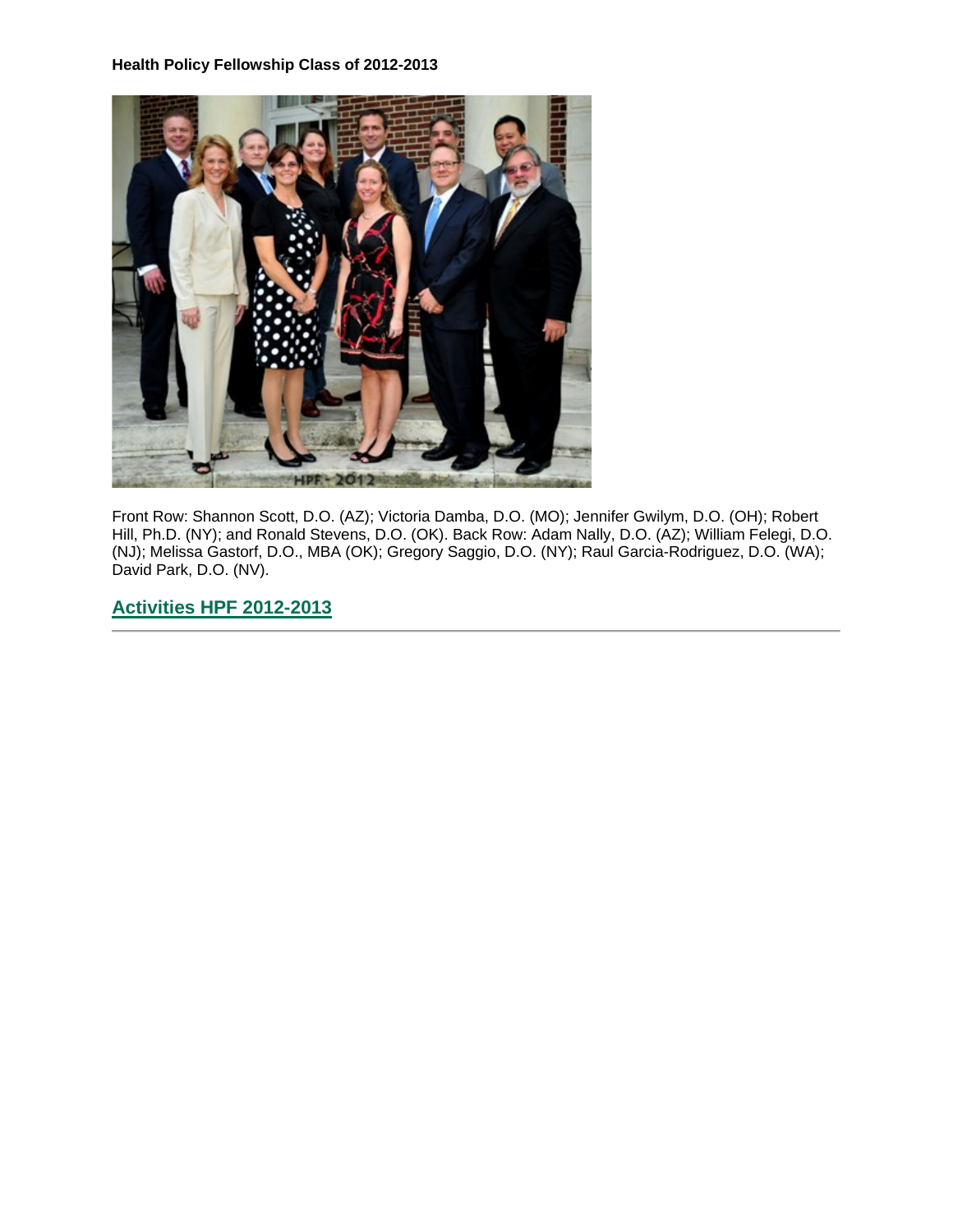

# **Victoria A. Damba, D.O. Farmington, Missouri**

### **2013 PPT: [The Impact of Emergency Department Boarding](https://ohio.box.com/s/8tbkctgq4ztcpn8zr4fmzhpz196wxvpb)**

Dr. Damba received her Doctor of Osteopathic Medicine degree from A.T. Still University Kirksville College of Osteopathic Medicine in 1997. She received a B. S. Degree in biology from Truman State University in Kirksville, Missouri in 1994. Previously she had received an Associate's Degree in Nursing, from Mineral Area College, in Park Hills, Missouri in 1987. Dr. Damba completed a traditional rotating internship at Deaconess West Hospital (now known as DesPeres Hospital) in DesPeres, Missouri, and then went on to complete a family practice residency through Mineral Area Regional Medical Center and the University of Health Sciences, in Farmington, Missouri.

Dr. Damba is the immediate past president of the Missouri Association of Osteopathic Physicians and Surgeons. She has been a member of the AOA since she was a medical student. She is also a member of the American College of Osteopathic Family Physicians and the Missouri Society of the American College of Osteopathic Family Physicians. Dr. Damba has served as a Missouri Delegate to the AOA House of Delegates several times since completing her residency. She received the MAOPS Young Physician Award in 2002. She has chaired the MAOPS Women's Physician Committee and the Convention Committee. She received the Women's Professional Award from Mineral Area College in 2008. She has been a member of the Board of the Mineral Area Osteopathic Foundation, which was formed after the selling of Mineral Area Regional Medical Center in 2005.

Dr. Damba worked as a Family Medicine physician in the Farmington area until 2008 when she became the first hospitalist at Mineral Area Regional Medical Center. The Hospitalist Program joined The Schumacher Group in 2012 and she now serves as the Medical Director. She is a member of the Society of Hospitalist Medicine. Dr. Damba has the unique opportunity to work at Mineral Area with her husband, Dr. Dwayne Damba, who works in the Emergency Department and serves as the Medical Director, also under The Schumacher Group. Prior to becoming a physician, Dr. Damba worked as a Registered Nurse and Licensed Practical Nurse from 1978 to 1994.

MAOPS as well as the Mineral Area Osteopathic Foundation sponsor Dr. Damba's participation in the Health Policy Fellowship.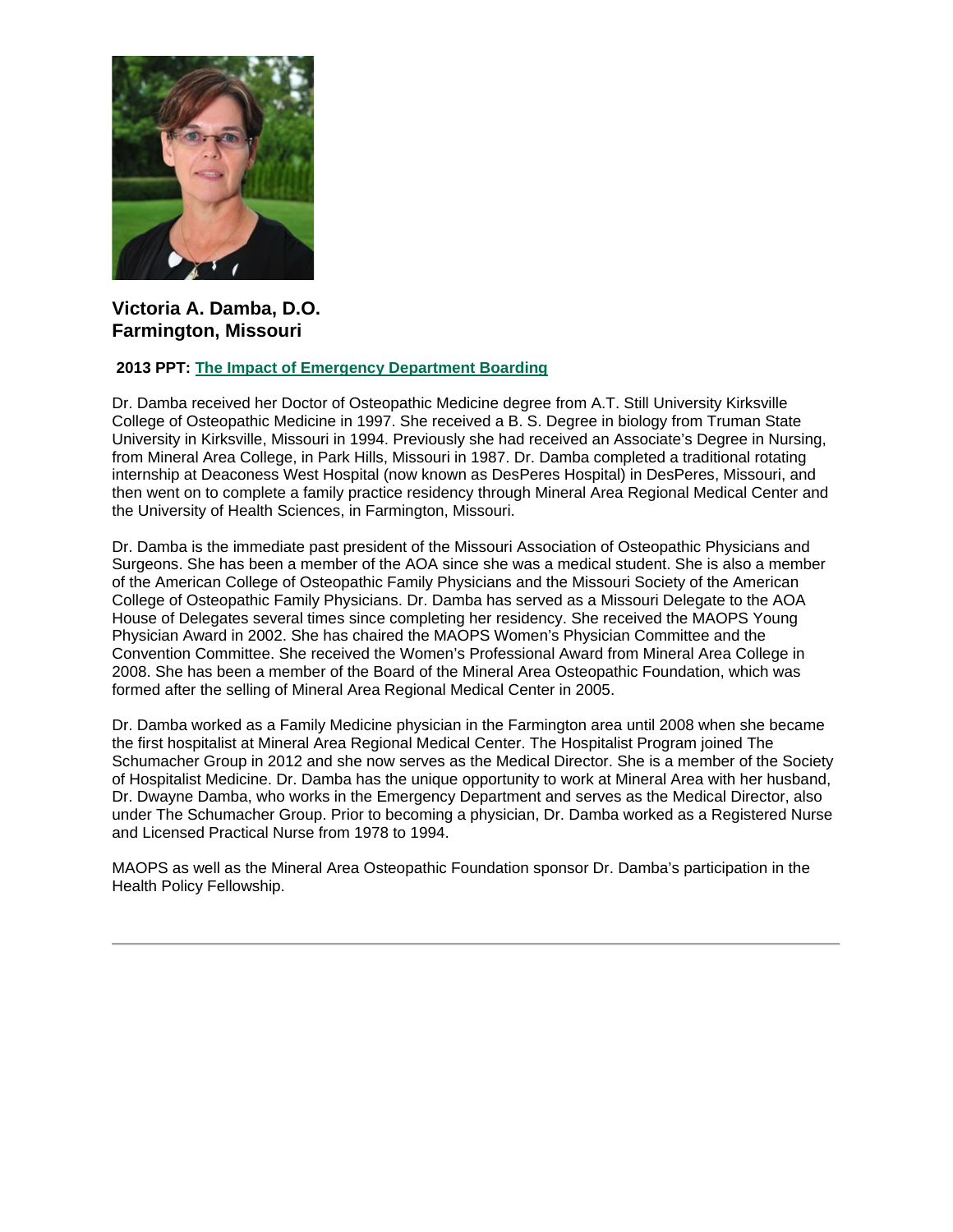

**William B. Felegi, D.O., FACEP Bridgewater, New Jersey**

#### **2013 PPT: Reducing Opioid Deaths – [It's Not Just About Restricting Access2](https://ohio.box.com/s/b9pe778qcxe9zz0cxr96xw3g83xt0x7u)013 Policy Poster-Awarded First Place: Reducing Opioid Deaths – [It's Not Just About Restricting Access](https://ohio.box.com/s/q8gnkmgptm1j5lv9wma1ltylbb163kf8)**

Dr. Felegi received his Doctor of Osteopathic Medicine degree from the University of New England College Of Osteopathic Medicine in 1989. He graduated from Rutgers College, Rutgers University in 1979 with a B.A. in psychology. He completed a one-year rotating AOA internship at St. Michael's Medical Center, Newark in 1990 and a PGY-1 postgraduate year at Somerset Medical Center, Somerville, NJ in the family practice residency program. He then completed his PGY 1-3 Emergency Medicine Residency at Morristown Memorial Hospital, where he also served as the chief Resident. He is board certified in Emergency Medicine by the American Board of Emergency Medicine.

He is a member of the American Osteopathic Association (AOA), American College of Osteopathic Family Practitioners (ACOFP), the New Jersey Association of Osteopathic Physicians and Surgeons (NJAOPS), the American Medical Association (AMA), the American College of Emergency Physicians (ACEP), the American College of Osteopathic Emergency medicine Physicians (ACOEP), the New Jersey Chapter of the American College of Emergency Physicians (NJACEP), Society of Academic Emergency Medicine (SAEM), International Society of Travel Medicine, the Medical Society of New Jersey (MSNJ), the Morris & Sussex County Society of Osteopathic Physicians, and the Morris County Medical Society. Dr. Felegi is a Past President of NJACEP and he currently serves as a Councilor to the College, the Chairman of STATPAC, NJACEP Political Action Committee, and advises the chapter on legislative and regularly affairs. He is the recipient of the chapter's Good Government Award in 2003 and the Distinguished Service Award in 2009. He also serves as the Chairman of ACEP's Federal Governmental Affairs Committee and is a member of ACEP's State Legislation and Regulation Committee and is a Past Board Member of ACEP's NEMPAC, political action committee and an avid "Give-a-Shift" donor since the inception of the program. He is the distinguished recipient of the ACEP 911 Legislative Network 2009 and 2008 Member of the Year Award and is the only ACEP member to ever have been honored for two consecutive years for his work in political advocacy. He also serves as a Team Captain and State Leader for ACEP's 911 Network. He is a member of the Board of Governors for the Emergency Medicine Action Fund (EMAF). He also serves as an oral board examiner for the American Board of Emergency Medicine and has received numerous teaching awards from the Morristown Emergency Medicine Residency program for his eclectic teaching style. He has served at the pleasure of two governors as a Commissioner on the NJ Health Care Assess Study Commission and the NJ Commission on Rationalizing Health Care Resources Subcommittee on Hospital/Physician Relations and Practice Efficiency. He currently serves on the NJ State Advisory Council for Basic and Intermediate Life Support which administers the Emergency Medical Technicians (EMT) Training Fund (EMTTF).

Dr. Felegi is a partner with Emergency Medical Associate (EMA) of New Jersey and is currently the Associate Director of the Emergency Department and the Vice Chairman of the Department of Emergency Medicine and has been an attending at Morristown Medical Center, Morristown, NJ for the last eighteen years. He a faculty member for the emergency medicine residency at Morristown with an appointment as an Assistant Clinical Professor of Emergency Medicine at Mount Sinai School of Medicine, NY. He also serves as the Medical Director of Travel MD,® Atlantic Corporate Health.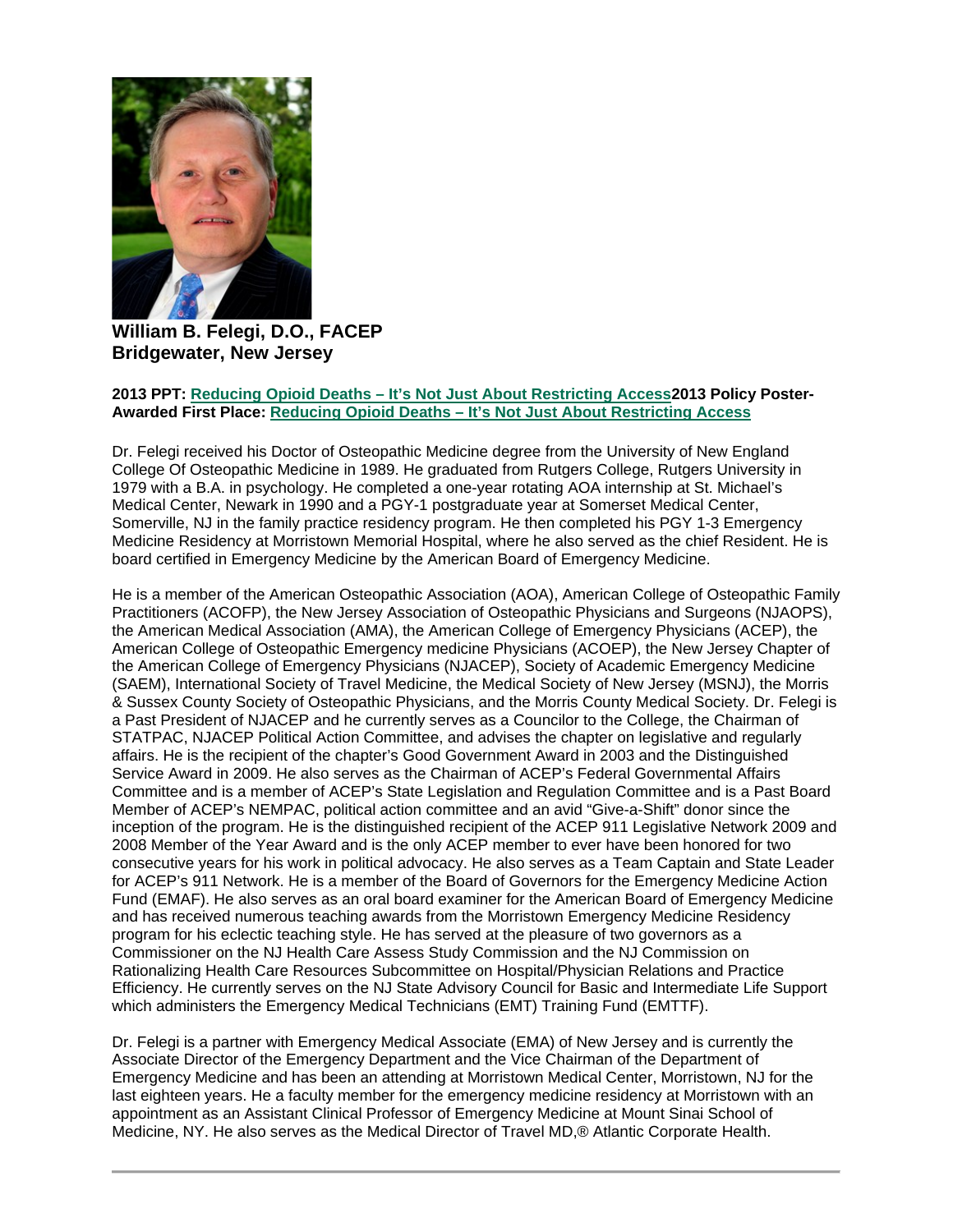

## **Melissa Gastorf, D.O., MBA Durant, Oklahoma**

**2013 PPT: Removing Barriers to Patient Centered Medical Home Accreditation**

**2013 Policy Poster: [Removing Barriers to Patient Centered Medical Home Accreditation](https://ohio.box.com/s/or3ywf7jbm6loxd5ug0mcqqryn8yqck7)**

Dr. Gastorf received her Doctor of Osteopathic Medicine degree from Oklahoma State University College of Osteopathic Medicine in 2002. She graduated from Baylor University with a B.S. in Chemistry. She completed a one-year rotating internship at Medical Center of Southeastern Oklahoma (MCSO). She then completed a family medicine residency in 2005 also at the Medical Center of Southeastern Oklahoma. She is Board Certified in Family Medicine by the American Osteopathic Association. She also received a Masters of Business Administration with an emphasis on Health Care Administration from Regis University in Denver, Colorado in 2009.

Dr. Gastorf is a member of the American Osteopathic Association, the American College of Osteopathic Family Physicians, the Oklahoma Osteopathic Association, and the Association of Osteopathic Medical Informatics. She is currently the vice President of the Oklahoma Chapter of the ACOFP, and an alternate delegate for Oklahoma to the AOA. She is a bureau member of several boards for the OOA, including the chair of the Residency poster competition for the Bureau of Post-graduate education. She is on the Medical Advisory Board for the Adult and Child Rehabilitation Center in Sherman, Texas.

She has been in family practice for the last seven years in Durant, Oklahoma at a family practice clinic she owns with her husband. In 2011, her clinic became the first in the nation to receive an incentive bonus from CMS for electronic health record (EHR) implementation.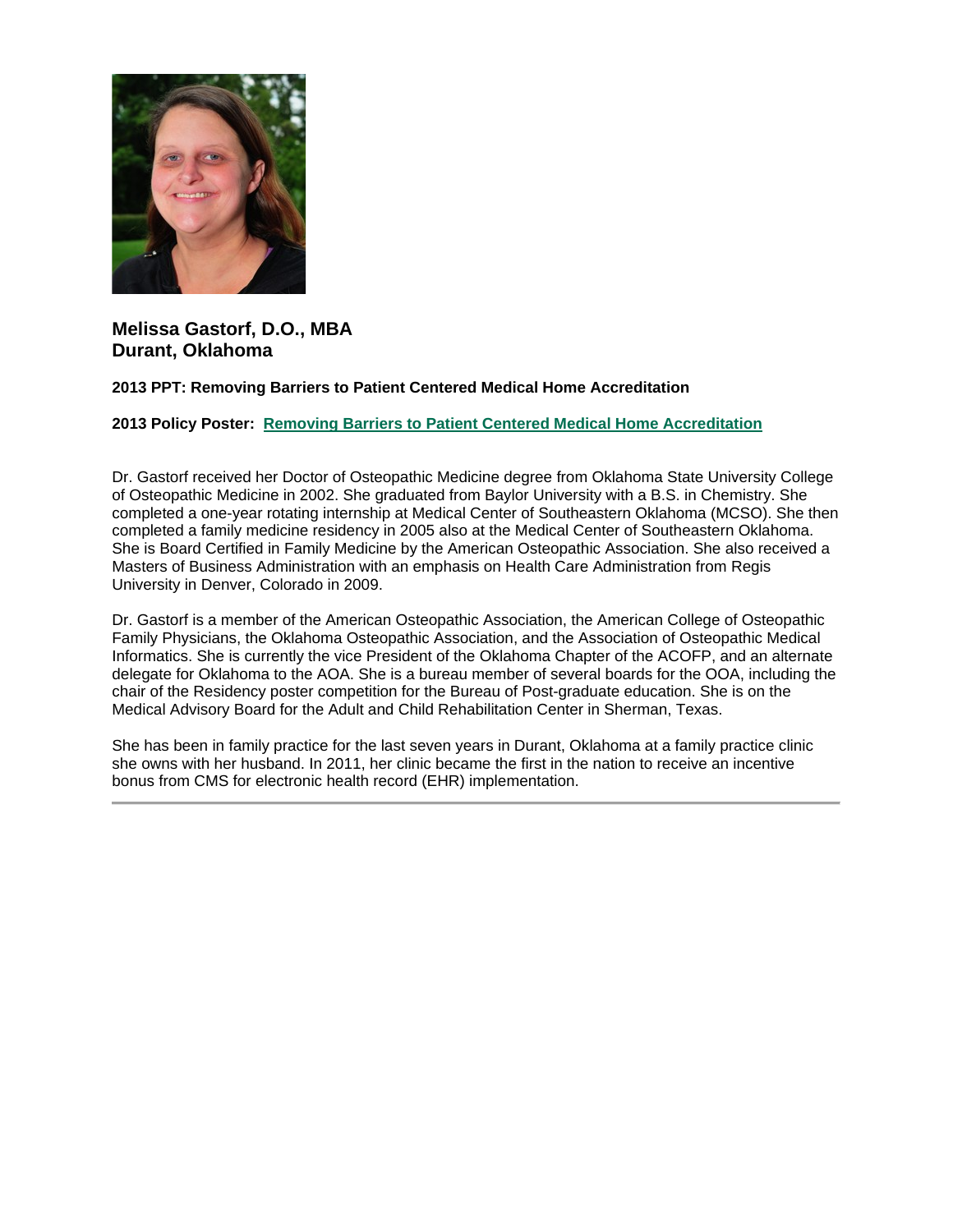

# **Jennifer L. Gwilym, DO Athens, Ohio**

### **2013 PPT: [Impact of Medicare's New Value-Based Payment Modifier](https://ohio.box.com/s/ovot176ml7lsnmivyo02xary8e6qu3ae)**

#### **2013 Policy Poster awarded Honorable Mention: [Impact of Medicare's New Value-Based Payment](https://ohio.box.com/s/45po53ow9e2ery46tl07veyy0rryo033)  [Modifier](https://ohio.box.com/s/45po53ow9e2ery46tl07veyy0rryo033)**

Dr. Gwilym received her Doctor of Osteopathic Medicine degree from the Ohio University Heritage College of Osteopathic Medicine in 2003. She graduated Cum Laude from Ohio University in 1999 with a B.S. in Biological Sciences. She completed a one-year rotating internship at Cuyahoga Falls General Hospital in 2004. Dr. Gwilym completed a two-year family practice residency in 2006. The first year was completed at Cuyahoga Falls General Hospital and the subsequent year at Doctors Hospital in Columbus, Ohio. She is board certified in Family Medicine by the American College of Osteopathic Family Physicians (ACOFP).

She currently serves as the O'Bleness Memorial Hospital Family Practice Residency Program Director in Athens, Ohio and Assistant Professor of Family Medicine at Ohio University Heritage College of Osteopathic Medicine. In the past, Dr. Gwilym has practiced as a solo family practitioner, urgent care physician, wound care physician, and Emergency Department physician. Dr. Gwilym served as the Medical Director of the Columbus Public Health Department Sexual Health Clinic from 2007-2008.

Dr. Gwilym is a member of the American Osteopathic Association (AOA), the American College of Osteopathic Family Physicians (ACOFP), the Ohio Osteopathic Association (OOA), and the Columbus Osteopathic Association (COA). She is also a member of the Urgent Care Association of America. She is currently on staff at O'Bleness Memorial Hospital in Athens, Ohio. Dr. Gwilym has been on medical staff at many facilities, including Hocking Valley Community Hospital, Logan, Ohio; Memorial Hospital, Marysville, Ohio; St. Ann's Hospital, Columbus, Ohio; and Doctors Hospital, Columbus, Ohio.

Ohio Osteopathic Association (OOA) and Ohio University Heritage College of Osteopathic Medicine (OU-HCOM) sponsor Dr. Gwilym's participation in the Health Policy Fellowship.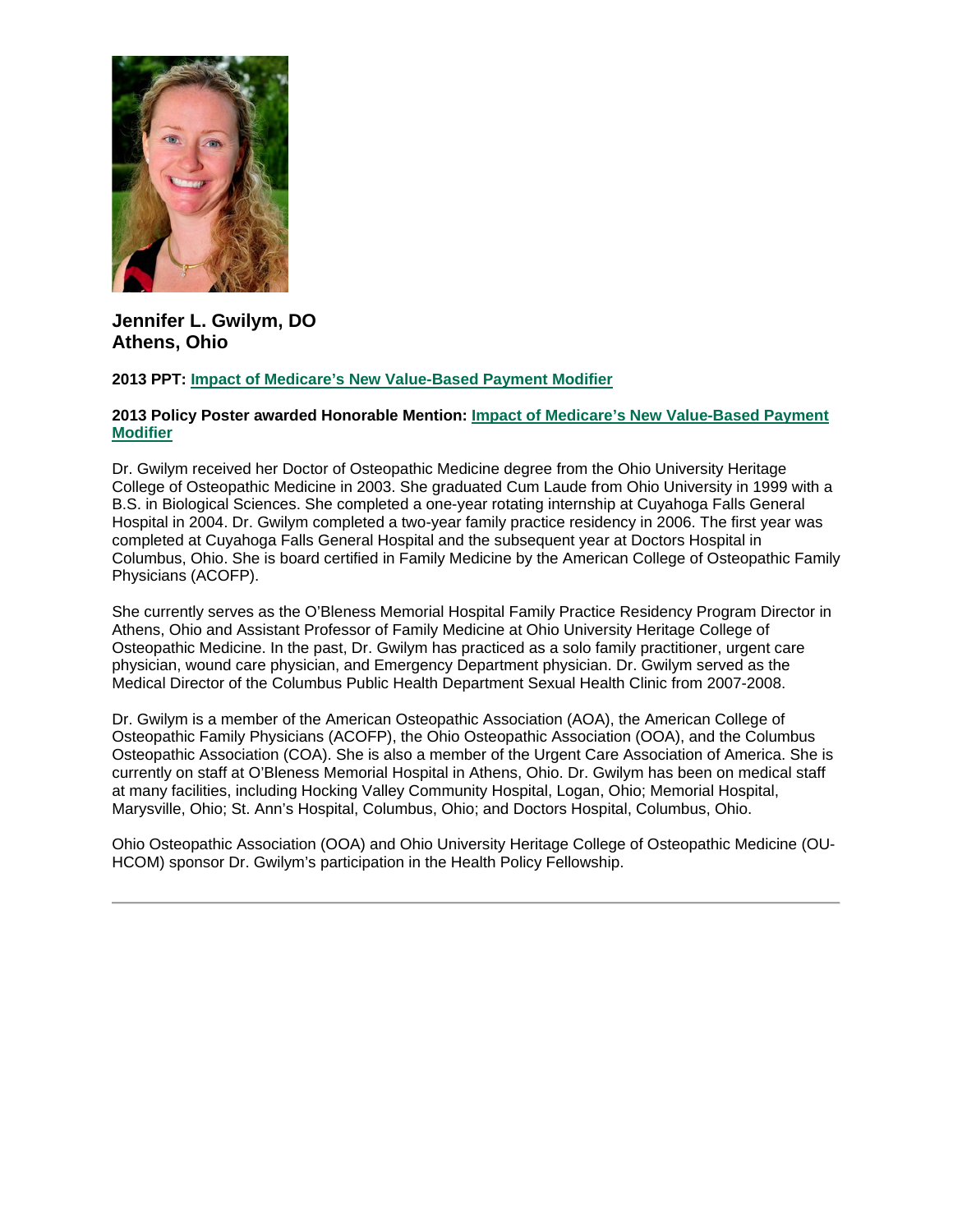

# **Robert V. Hill, Ph.D. Old Westbury, New York**

## **2013 PPT: [Alternatives to Medicaid Expansion May Increase Access to Healthcare for Alabama's](https://ohio.box.com/s/hpwpk7wx8hfze1prxuiga7mev0hdehyt)  [Working Poor](https://ohio.box.com/s/hpwpk7wx8hfze1prxuiga7mev0hdehyt)**

Dr. Hill received his Ph.D. in Anatomical Sciences from Stony Brook University in 2004. In 2002, he was awarded dual degrees of M.Phil. in Anatomical Sciences and M.S. in Basic Health Sciences, also from Stony Brook. He graduated in 1997 from Hofstra University, with a B.S. and high honors in biology.

Dr. Hill is the author of numerous scientific publications on varied anatomical topics. These have included human anatomical variation, histological markers of osteoarthritis, comparative anatomy of fossilized skin, and the bones of extinct crocodiles. His research has taken him to distant locales including Madagascar, Argentina, Senegal, and Mongolia. He was named Faculty Member of the Year for Excellence in Teaching Basic Sciences by NYCOM's class of 2012. He is also the recipient of NYCOM's Standard of Excellence Award, and Stony Brook's Presidential Award for Excellence in Teaching by a Graduate Student.

As the Chairperson of NYCOM's Department of Anatomy, Dr. Hill oversees the anatomy lab and lecture portion of NYCOM's curriculum. He also works with the New York State Department of Health to ensure compliance and safety in NYCOM's anatomy lab. He serves on the Anatomical Committee of the Associated Medical Schools of New York (AMSNY), where he helps to develop policies for human cadaver use in New York State. At NYCOM, he has served on the Curriculum Task Force, the Academic Senate, the Committee on Reappointment and Promotions, and the Student Progress Committee. Before serving as Chair, Dr. Hill was Assistant Professor of Anatomy, and then Acting Chair of Anatomy. Prior to working at NYCOM, he was Visiting Assistant Professor of biology at Philadelphia University.

Dr. Hill's participation in the Health Policy Fellowship is sponsored by the New York College of Osteopathic Medicine of New York Institute of Technology.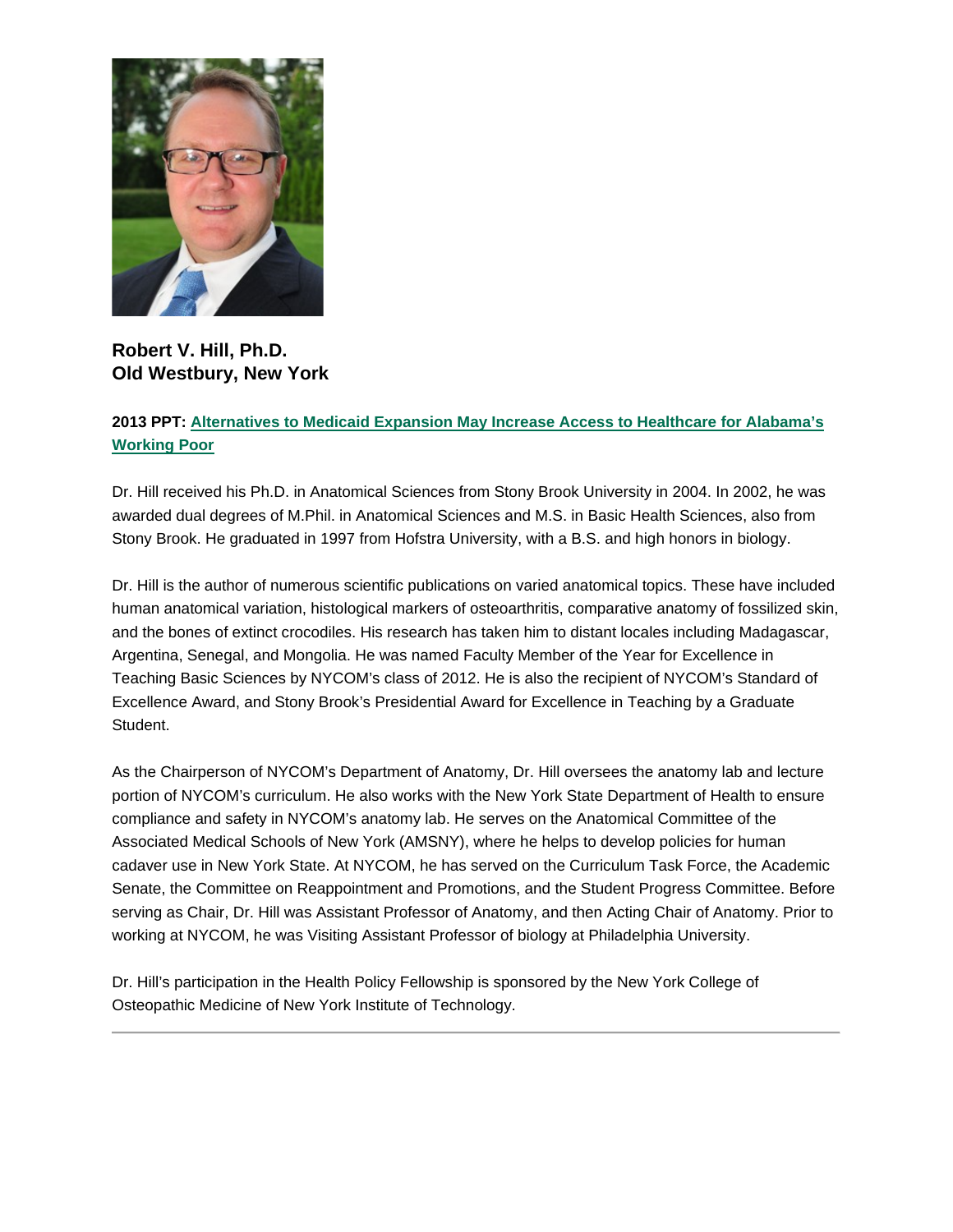

**Adam S. Nally, D.O. Surprise, Arizona**

## **2013 PPT: [The Obesity Paradox](https://ohio.box.com/s/7f8nlg1qnwpxlws3awn48n1ys4bx1rn7)**

Dr. Nally is Doctor of Osteopathic Medicine degree from the Kirksville College of Osteopathic Medicine in 1999. He graduated from Grand Canyon University in 1995 with a B.S. in biology and chemistry. He completed his internship and residency at John C. Lincoln Hospital and Family Medicine Residency in Phoenix, Arizona, in 2002. He is board certified in Family Medicine and Osteopathic Manipulation by the American College of Osteopathic Family Practitioners (ACOFP) and the American Osteopathic Association (AOA). He completed a Bariatric Medicine Fellowship from 2011-2012 through the American Society of Bariatric Physicians (ASPB) in Aurora, Colorado, and is board eligible for certification with the American Board of Obesity Medicine (ABOM) with 250 hours of training in Medical Bariatrics.

Dr. Nally is a member of the American Osteopathic Association (AOA), the America College of Osteopathic Family Physicians (ACOFP), the Arizona Osteopathic Medical Association (AOMA), the American Academy of Family Practitioners (AAFP), and the American Society of Bariatric Physicians (ASBP). He is currently the Vice-President of the AOMA, and he previously served as Treasurer and as a Board of Trustee Member for this association. He served as a Provider EMR Champion and Speaker for the Arizona Health E-Connections (AzHeC), a regional public-private non-profit partnership advancing health information technology. He is currently an Adjunct Professor for A.T. Still University of Health Science in Mesa, Arizona, and Midwestern University College of Osteopathic Medicine in Glendale, Arizona. He serves on the Management Committee of Arizona Integrated Physicians (AIP) operating the pilot Accountable Care Organization (ACO) affiliated with Banner Health Care in Arizona. He was the Chief Resident at John C. Lincoln Family Medicine Residency from 2001-2002. He served as the Team Doctor for Willow Canyon High School from 2002 until 2011.

Dr. Nally has been the Chief Medical Officer and director of Nally Family Practice, a private family practice serving 5,500 active patients since 2002 in Surprise, Arizona, the last three years of which have been heavily focused on the treatment of metabolic syndrome, diabetes, and obesity, which led to the development of the Arizona Bariatric Institute in 2010. He currently serves as the chief medical officer and owner of both practices. He served at the rank of Major as a Medical Officer with special focus in medical effects of chemical warfare/bioterrorism in the Air Force Reserve 944th Medical/Dental Squadron stationed at Luke Air Force Base from 1999 to 2006. He worked in Emergency Medicine from 2000-2003 with the Phoenix Emergency Group.

The Arizona Osteopathic Medical Association (AOMA) sponsors Dr. Nally's participation in the Health Policy Fellowship.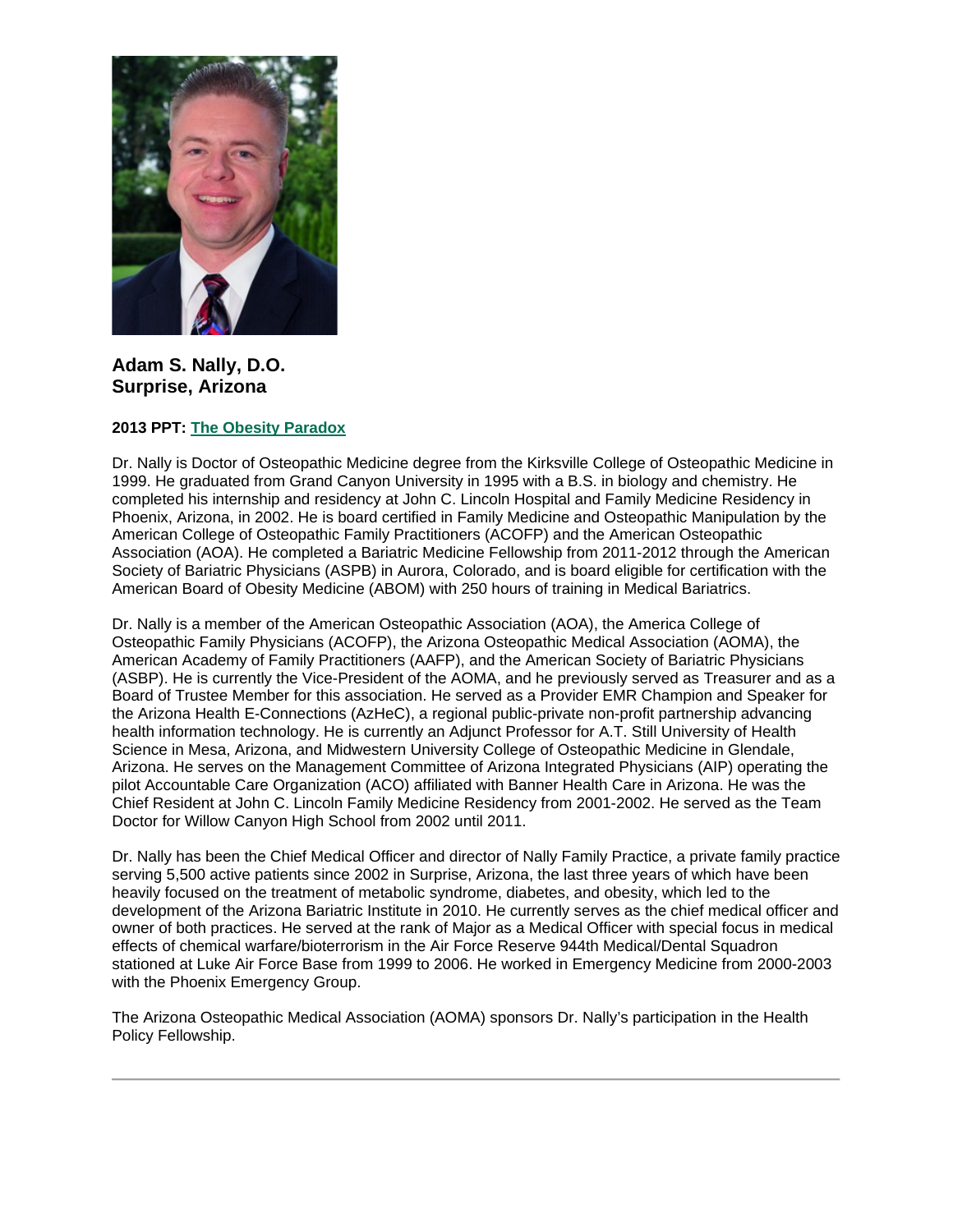

## **David J. Park, DO, FAAFP, FACOFP Parker, Colorado**

### **2013 PPT: [Merging Allopathic and Osteopathic Graduate Medical Education: Is it Worth It?](https://ohio.box.com/s/om59jcqk4onlche65gcudhi9m6c7uyxm)**

Dr. David Park received his DO degree from the New York College of Osteopathic Medicine in 1998. He completed an ACGME/AOA dually accredited Family Practice Residency Program at Jamaica Hospital Medical Center, an affiliate of the Mount Sinai School of Medicine at the time. He was board certified by the ABFP in 2001 and by the ABOFP in 2002. Upon completion of his residency, Dr. Park stayed on with the residency program as faculty for a total four years.

Dr. Park is the Vice Dean for Rocky Vista University College of Osteopathic Medicine with the primary role of being the Chief Academic Officer and Founding Dean for the additional campus location in Southern Utah. Prior to joining RVUCOM, Dr. Park served in various capacities in medical education during his ten year tenure with Touro University Nevada College of Osteopathic Medicine. Dr. Park moved to Nevada in 2005 as the Acting Chair for the Department of Primary Care and became the official Chair in 2006. That same year, Dr. Park became the founding program director for Valley Hospital's new Family Medicine Residency Program, the only osteopathic Family Medicine residency in Nevada.

From 2006 to 2011, Dr. Park was appointed to the Board of Trustees of the Nevada Osteopathic Medical Association. Dr. Park is an active member of the ACOFP. Since 2005, he has served on various committees including Scholarship & Student Loan Committee, Osteopathic Family Medicine Educators committee, Program Committee, Convention and Site Committee. He has also served as the Program Co-Chair for the ACOFP's 47th Annual Convention in 2010. He will serve as the Program Chair again in 2013 for the OMED convention. In January 2012, Dr. Park revived the ACOFP-Nevada chapter and assumed leadership of the organization as the new President.

In February 2012, Dr. Park participated in a DOCare mission to Guatemala where he helped care for thousands of underserved patients. Most recently, Dr. Park was honored as one of Las Vegas Top Docs by Las Vegas Life magazine. Dr. Park was sponsored for the Health Policy Fellowship by Touro University Nevada.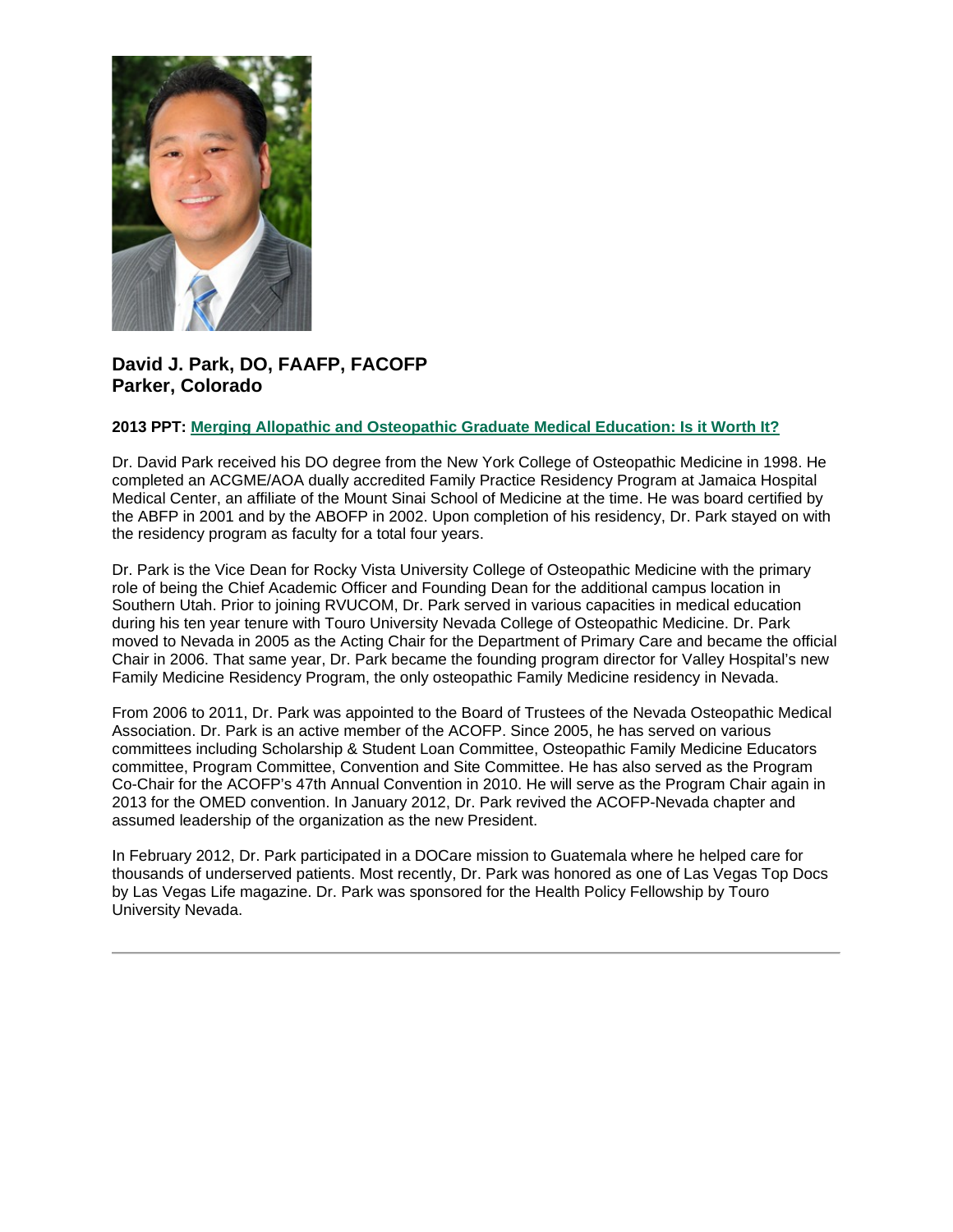

# **Raul Jose Garcia Rodriguez, D.O., FACOEP Yakima, Washington**

#### **2013 PPT: [Integrating Immigrants into the U.S. Healthcare System](https://ohio.box.com/s/9lv3q6gmcyv3t6b4ahjvnl8ouh3x94ou) 2013 Policy Poster awarded Honorable Mention: [Integrating Immigrants into the U.S. Healthcare](https://ohio.box.com/s/xc7ue1yne1hp4lbi5ebeof3xl0mhf687)  [System](https://ohio.box.com/s/xc7ue1yne1hp4lbi5ebeof3xl0mhf687)**

Dr. Raul Jose Garcia Rodriguez, D.O., F.A.C.O.E.P., received his Doctor of Osteopathic Medicine degree from the New York College of Osteopathic Medicine (NYCOM) in 1998. Dr. Garcia is Board Certified in both Emergency Medicine and Neuromuscular Medicine and Osteopathic Manipulative Medicine (OMM). He finished his Emergency Medicine residency at Saint Barnabas Hospital in the Bronx, NY. He finished an undergraduate fellowship in OMM in NYCOM. Born in Pinar del Rio, Cuba, Dr. Garcia immigrated to the United States at the age of eleven. Dr. Garcia graduated in May of 1993 with a Bachelors of Science degree in Microbiology/Immunology from the University of Miami. During his college years, Dr Garcia worked as a Legislative Intern at the Washington D.C. Offices of Senator Bob Dole.

Dr. Garcia is the new Assistant Dean of Clinical Education and Osteopathic Integration at Campbell University School of Osteopathic Medicine in North Carolina. He will also chair the Emergency Medicine Department and will teach as a Professor of Osteopathic Manipulative Medicine (OMM) when the school opens in 2013. Dr. Garcia has practiced Emergency Medicine for fourteen years. Five of those years, he was an Attending at Saint Barnabas Hospital in the Bronx, NY, and the last five years he has worked in Washington state serving Yakima Regional Cardiac and Medical Center, Toppenish Community Hospital, and Sunnyside Community Hospital. Dr. Garcia served as one of the founding Deans at Pacific Northwest University College of Osteopathic Medicine in Yakima, WA.

Dr. Garcia served as Chair of the AOA's Intern and Resident Committee (IRC) and was instrumental in transforming the IRC to what is now known as the Bureau of Interns and Residents of the American Osteopathic Association. Dr. Garcia was also at the forefront in creating the Bylaws of the Council of Young Physicians of the AOA that he chaired for two years. Dr. Garcia was the first resident to be selected to the AOA Board of Trustees. He has served the AOA through Membership, COPT, Minority Affairs, International Medical Education and Affairs, Chair of the AOA's International Seminar, and the new OIA in external affairs. Dr. Garcia helped with the revitalization of the New York State Osteopathic Medical Society that he presided over in 2006. He has served his profession in osteopathic licensing boards (COMLEX II, II physical examination, AOBEM Oral Board Examination). Dr. Garcia has served his specialty colleges in key leadership roles domestically and internationally

Dr. Garcia was featured in the internationally acclaimed BBC Discovery Channel Mini-Series "Bronx 911, Life in the ER." Dr. Raul Garcia also served as the Medical Director of the New York City affiliate of the national AM/PM Concierge Medicine Company; an elite medical service company whose clients included hotels such as the Waldorf Astoria.

Dr. Garcia has received many awards throughout his career but none more important than being one of five finalists for the profession's Mentor of the Year Award in 2009. Dr. Garcia is in the National Osteopathic Mentor Hall of Fame.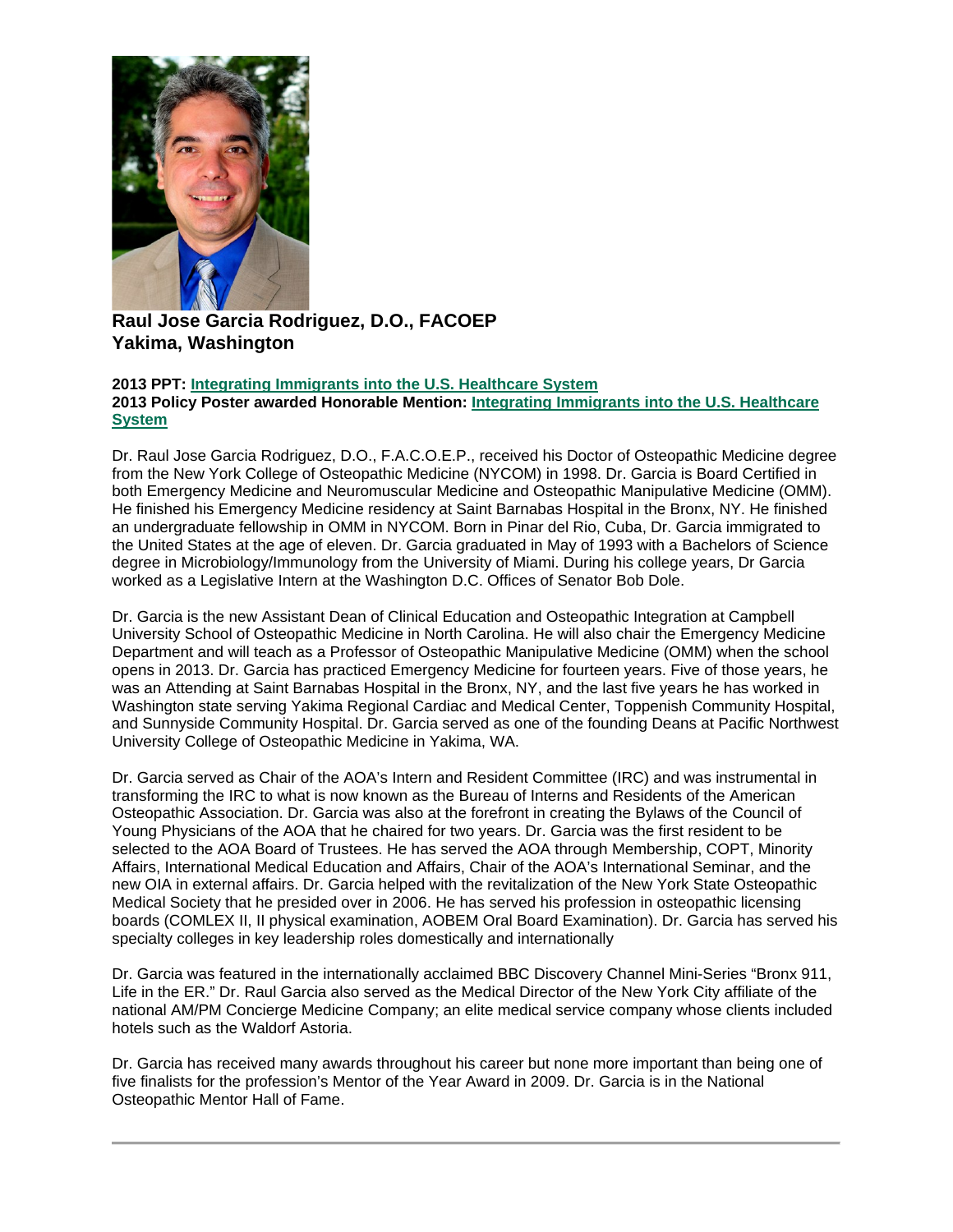

## **Greg Saggio, D.O. Old Westbury, New York**

#### **2013 PPT: [Assuring the Future of Federally-Funded Embryonic Stem Cell Research](https://ohio.box.com/s/40cqoxotabyy7ysmt5h49i6eyr1om73h)**

Dr. Saggio received his Doctor of Osteopathic Medicine degree from the New York College of Osteopathic Medicine in 1994. He graduated from Adelphi University in 1989 with a B.S. in biology and a minor in psychology. He completed a one-year rotating internship at Lutheran Medical Center in Brooklyn NY in 1995. Dr Saggio completed a residency in general surgery at University of Medicine and Dentistry of New Jersey School of Osteopathic Medicine in 1999. Dr Saggio served as chief surgery resident in 1999. Dr Saggio is board certified in general surgery.

Dr. Saggio spent one year after finishing his residency in private practice at Shore Memorial Hospital in Sommers Point, NJ doing general and vascular surgery. He subsequently took a faculty position as an Assistant Professor of Surgery with department of surgery at UMDNJ-SOM focusing on general surgery. Dr. Saggio returned to private practice as a general surgeon for 6 more years in Cherry Hill, NJ. He was on staff at Kennedy Memorial Center in Stratford, NJ as well as the Virtua Health system in Cherry Hill, NJ.

Dr. Saggio currently has a full time faculty position at the New York College of Osteopathic Medicine as an Assistant Professor. He has been at NYCOM for 6 years. He spent 3 years in the Department of Osteopathic Manipulative Medicine and the last 3 years in the Department of Biomedical Science. At NYCOM Dr. Saggio serves on many committees including the Student Progress Committee, the Task Force for Curriculum Revision, Academic Faculty Senate, and serves as Chair of the Academic Senate Grievance Committee. He is currently the president-elect for the Academic Faculty Senate. He is heavily involved in the Problem-Based Learning curriculum.

Dr. Saggio is a member of the American Osteopathic Association (AOA), American College of Osteopathic Surgeons (ACOS), and New York State Osteopathic Medical Society (NYSOMS).

New York College of Osteopathic Medicine sponsors Dr Saggio's participation in the Health Policy Fellowship.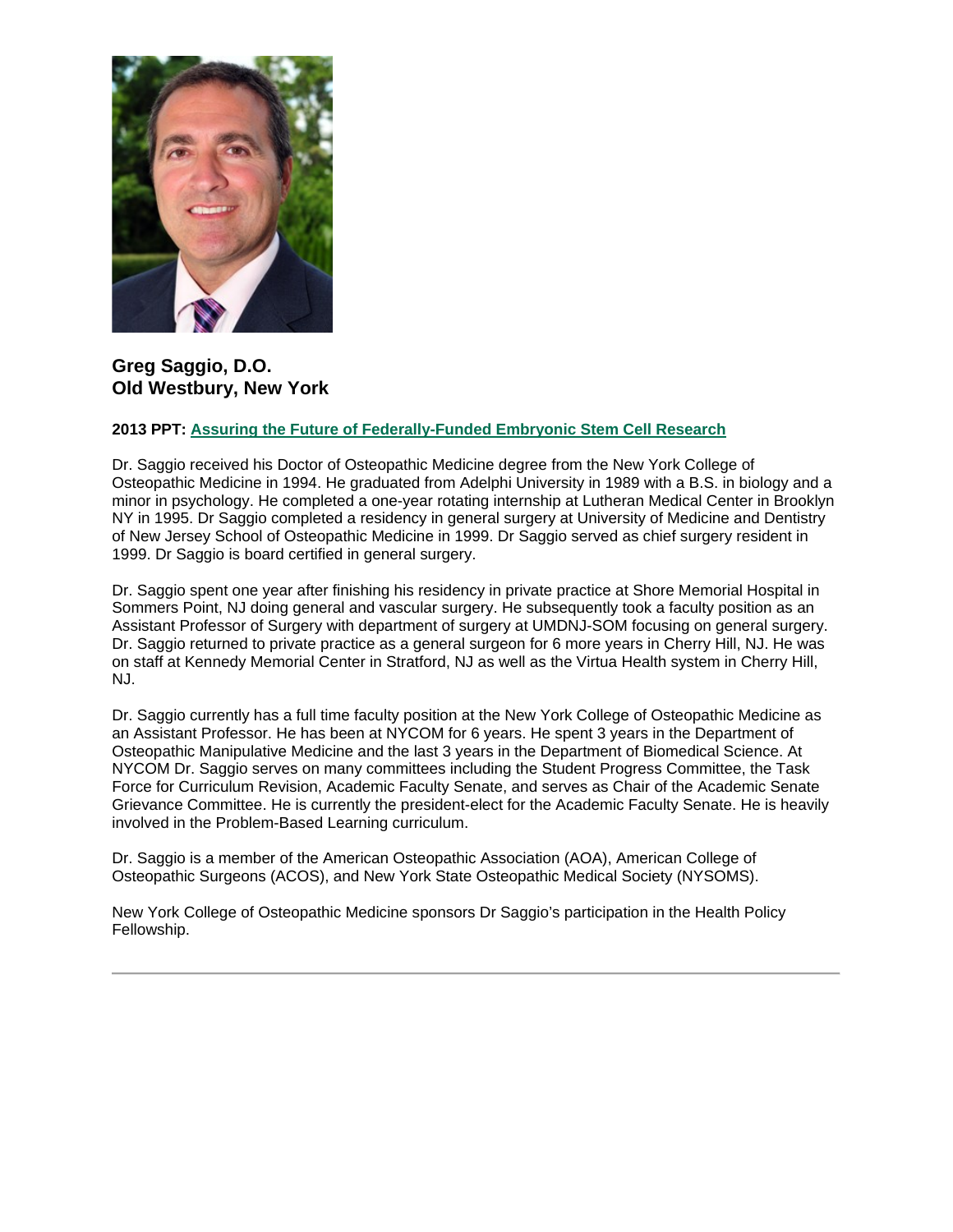

**Shannon C. Scott, D.O. Phoenix, AZ**

## **2013 PPT: [EHEALTH\(at\)YOURPROVIDER.COM: Implications for Cost, Quality, and Access to](https://ohio.box.com/s/ipx0r9ww6k7rp11vol21tz6efatg43b8) [Healthcare](https://ohio.box.com/s/ipx0r9ww6k7rp11vol21tz6efatg43b8)**

#### **2013 Policy Poster awarded Second Place: [EHEALTH@YOURPROVIDER.COM: Implications for](https://ohio.box.com/s/k8mmmn2yyla67n1i4uzmwi66lwglwmvy)  [Cost, Quality, and Access to Healthcare](https://ohio.box.com/s/k8mmmn2yyla67n1i4uzmwi66lwglwmvy)**

Dr. Scott's family roots are in the Pacific Northwest, growing up in Tacoma, WA. She is alumnus of Western Washington University, Bellingham, WA, receiving a B.S. in Biology and a minor in Dance, Arts, and Education in 1998. She received her Doctor of Osteopathic Medicine degree from the Midwestern University Arizona College of Osteopathic Medicine in Glendale, AZ in 2004. Dr. Scott completed a three year residency at Scottsdale Healthcare Family Medicine Residency (2004-2007) where she received the Brazie Outstanding Second Year Resident Award (2005-2006) and served as their first DO chief resident (2006-2007). She is currently board certified by the American Osteopathic Board of Family Physicians and the American Board of Family Physicians.

Dr. Scott is currently an Assistant Clinical Professor at the Midwestern University Arizona College of Osteopathic Medicine with her faculty appointment beginning in 2006-2007. Her practice is located at the Midwestern University Multispecialty Clinic in Glendale, AZ. She teaches and mentors students in the departments of Osteopathic Family Medicine and Osteopathic Manipulative Medicine. Additionally, she is a clinical preceptor in the Family Medicine Clinic.

Dr. Scott is currently a member of the American Osteopathic Association (AOA). She currently serves the AOA's Council of New Physicians in Practice (CNPP) as a member-at-large and immediate past chair (2011-2012). She served on the AOA Board of Trustees (2011-2012) as the New Physician in Practice Trustee. She is also a member of the American College of Osteopathic Family Physicians (ACOFP). She serves the ACOFP on the Membership and Marketing Committee (2010- present). In 2012 she received the ACOFP Young Physician of the Year Award at the Spring Convention. As a member of the Arizona Osteopathic Medical Association (AOMA), she is currently serving on the Board of Trustees as the New Physician in Practice Representative (2012-2014).

AOMA sponsors Dr. Scott's participation in the Health Policy Fellowship.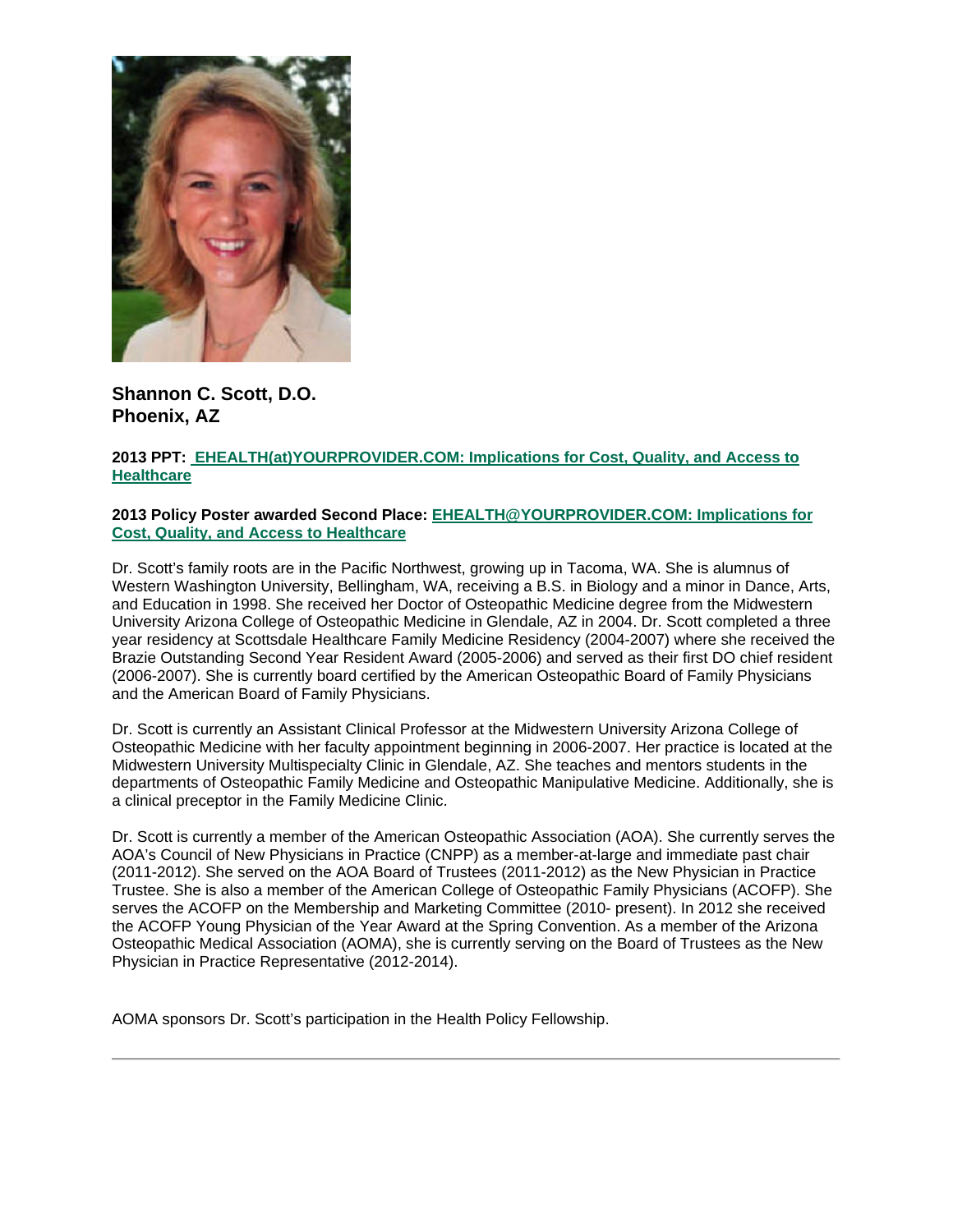

**Ronald S. Stevens, D.O., D.D.S Muskogee, Oklahoma**

## **2013 PPT: Are the Scales out of Balance? [Privacy and Information Exchange](https://ohio.box.com/s/5bxyxz1r5210tzrrkdml34sx3z6953cw)**

### **2013 Policy Poster: [Maintaining Patients' Rights in the Chain of Security of Electronic Health](https://ohio.box.com/s/5apiy4nv5gp1wvdlvxmm1336ghyh8g3h)  [Records](https://ohio.box.com/s/5apiy4nv5gp1wvdlvxmm1336ghyh8g3h)**

Dr. Stevens received his Doctor of Osteopathic Medicine degree from the Oklahoma College of Medicine and Surgery (now Oklahoma State University Center for Health Science College of Osteopathic Medicine) in 1983. He had previously received a Doctor of Dental Surgery from the University of Missouri at Kansas City in 1974. He graduated from Northeastern State University in 1970 with a B.S. Degree in Biology. He completed a one year rotating internship at Hillcrest Health Center in Oklahoma City, Oklahoma in 1984. He is board certified in Anesthesiology by the American Osteopathic Association American Osteopathic Board of Anesthesiologists.

He practiced Dentistry for six years before entering his osteopathic training. Upon completion of his internship he practiced emergency medicine in Oklahoma City for 6 years. After finishing his anesthesia residency in 1993 he entered private practice in Muskogee, Oklahoma and has been in practice for the last nineteen years. He is one of the founders of Muskogee Community Hospital, a forty-five bed, rural, acute care, physician-owned hospital that opened in March 2009. He is a member of the Board of Directors and was Chairman of the Department of Anesthesia. He has, for the past three years, been a member of the Board of Directors of the Oklahoma Foundation for Medical Quality (OFMQ) the QIO for Oklahoma.

He is a member of the American Osteopathic Association, the American Osteopathic College of Anesthesiologists, the Oklahoma Osteopathic Association, the American Society of Anesthesiologists and the Oklahoma Society of Anesthesiologists. He is a Trustee of the Oklahoma Osteopathic Association.

The Oklahoma Osteopathic Association sponsors Dr. Stevens' participation in the Health Policy Fellowship.

His hobbies include cattle ranching, flying and Barbershop Quartet Singing.